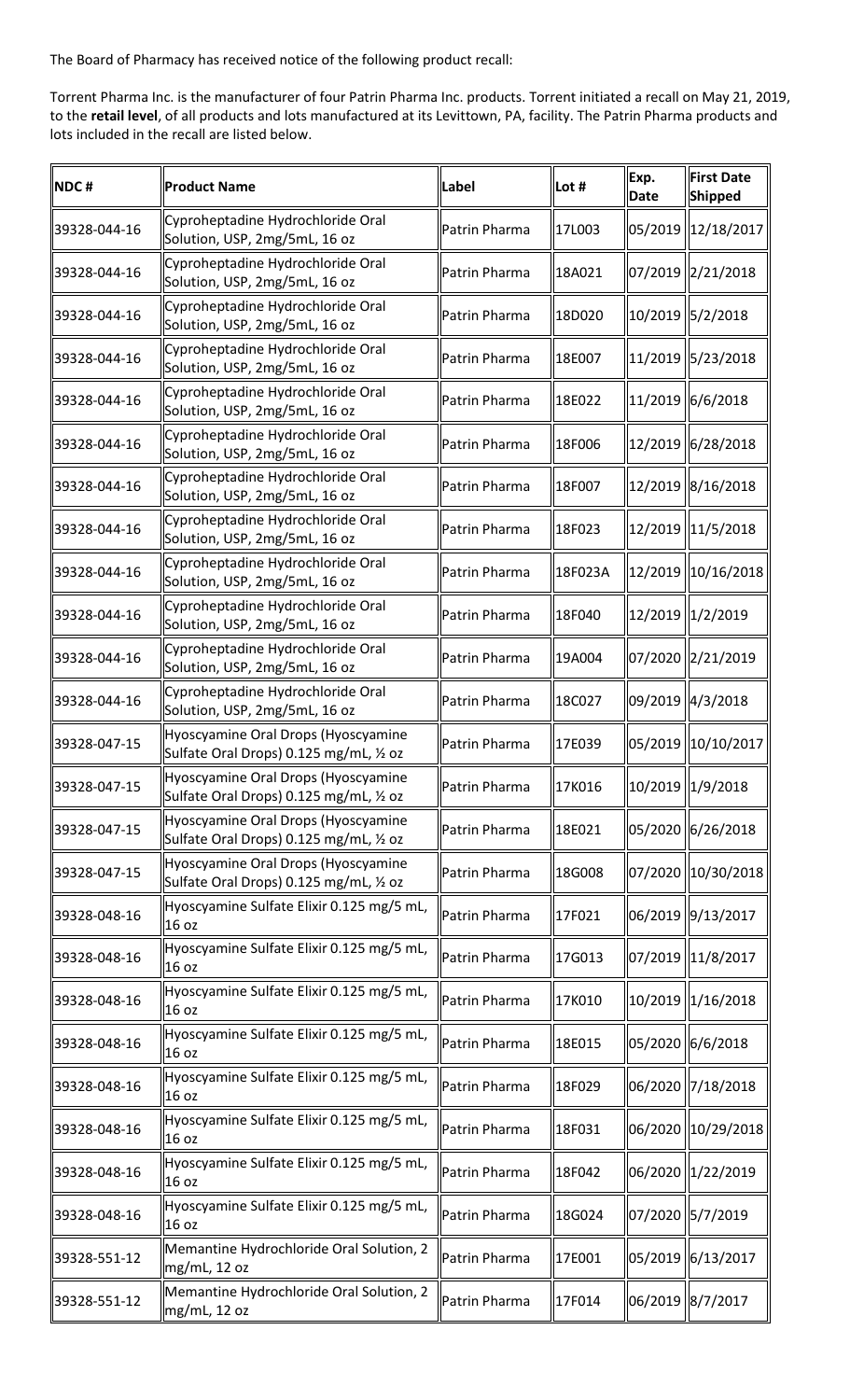| NDC#         | <b>Product Name</b>                                                            | Label         | Lot #   | Exp.<br>Date | <b>First Date</b><br>Shipped |
|--------------|--------------------------------------------------------------------------------|---------------|---------|--------------|------------------------------|
| 39328-551-12 | Memantine Hydrochloride Oral Solution, 2<br>mg/mL, 12 oz                       | Patrin Pharma | 17G005  |              | 07/2019 9/11/2017            |
| 39328-551-12 | Memantine Hydrochloride Oral Solution, 2<br>mg/mL, 12 oz                       | Patrin Pharma | 17G010  |              | 07/2019 10/18/2017           |
| 39328-551-12 | Memantine Hydrochloride Oral Solution, 2<br>mg/mL, 12 oz                       | Patrin Pharma | 17J019  |              | 09/2019 12/11/2017           |
| 39328-551-12 | Memantine Hydrochloride Oral Solution, 2<br>mg/mL, 12 oz                       | Patrin Pharma | 17J021  |              | 09/2019   1/30/2018          |
| 39328-551-12 | Memantine Hydrochloride Oral Solution, 2<br>mg/mL, 12 oz                       | Patrin Pharma | 17M008  |              | $12/2019$ $ 4/2/2018$        |
| 39328-551-12 | Memantine Hydrochloride Oral Solution, 2<br>mg/mL, 12 oz                       | Patrin Pharma | 17M009  |              | 12/2019 6/25/2018            |
| 39328-044-16 | Cyproheptadine Hydrochloride Oral<br>Solution, USP, 2mg/5mL, 16 oz             | Patrin Pharma | 18F023A |              | 12/2019 10/16/2018           |
| 39328-044-16 | Cyproheptadine Hydrochloride Oral<br>Solution, USP, 2mg/5mL, 16 oz             | Patrin Pharma | 18F040  |              | 12/2019 1/2/2019             |
| 39328-044-16 | Cyproheptadine Hydrochloride Oral<br>Solution, USP, 2mg/5mL, 16 oz             | Patrin Pharma | 19A004  |              | 07/2020   2/21/2019          |
| 39328-044-16 | Cyproheptadine Hydrochloride Oral<br>Solution, USP, 2mg/5mL, 16 oz             | Patrin Pharma | 18C027  |              | 09/2019   4/3/2018           |
| 39328-047-15 | Hyoscyamine Oral Drops (Hyoscyamine<br>Sulfate Oral Drops) 0.125 mg/mL, 1/2 oz | Patrin Pharma | 17E039  |              | 05/2019   10/10/2017         |
| 39328-047-15 | Hyoscyamine Oral Drops (Hyoscyamine<br>Sulfate Oral Drops) 0.125 mg/mL, 1/2 oz | Patrin Pharma | 17K016  |              | 10/2019  1/9/2018            |
| 39328-047-15 | Hyoscyamine Oral Drops (Hyoscyamine<br>Sulfate Oral Drops) 0.125 mg/mL, 1/2 oz | Patrin Pharma | 18E021  |              | 05/2020   6/26/2018          |
| 39328-047-15 | Hyoscyamine Oral Drops (Hyoscyamine<br>Sulfate Oral Drops) 0.125 mg/mL, 1/2 oz | Patrin Pharma | 18G008  |              | 07/2020 10/30/2018           |
| 39328-048-16 | Hyoscyamine Sulfate Elixir 0.125 mg/5 mL,<br>16 oz                             | Patrin Pharma | 17F021  |              | 06/2019 9/13/2017            |
| 39328-048-16 | Hyoscyamine Sulfate Elixir 0.125 mg/5 mL,<br>16 oz                             | Patrin Pharma | 17G013  |              | 07/2019 11/8/2017            |
| 39328-048-16 | Hyoscyamine Sulfate Elixir 0.125 mg/5 mL,<br>16 oz                             | Patrin Pharma | 17K010  |              | 10/2019 1/16/2018            |
| 39328-048-16 | Hyoscyamine Sulfate Elixir 0.125 mg/5 mL,<br>16 oz                             | Patrin Pharma | 18E015  |              | 05/2020   6/6/2018           |
| 39328-048-16 | Hyoscyamine Sulfate Elixir 0.125 mg/5 mL,<br>16 oz                             | Patrin Pharma | 18F029  |              | 06/2020 7/18/2018            |
| 39328-048-16 | Hyoscyamine Sulfate Elixir 0.125 mg/5 mL,<br>16 oz                             | Patrin Pharma | 18F031  |              | 06/2020 10/29/2018           |
| 39328-048-16 | Hyoscyamine Sulfate Elixir 0.125 mg/5 mL,<br>16 oz                             | Patrin Pharma | 18F042  |              | 06/2020 1/22/2019            |
| 39328-048-16 | Hyoscyamine Sulfate Elixir 0.125 mg/5 mL,<br>16 oz                             | Patrin Pharma | 18G024  |              | 07/2020 5/7/2019             |
| 39328-551-12 | Memantine Hydrochloride Oral Solution, 2<br>mg/mL, 12 oz                       | Patrin Pharma | 17E001  |              | 05/2019 6/13/2017            |
| 39328-551-12 | Memantine Hydrochloride Oral Solution, 2<br>mg/mL, 12 oz                       | Patrin Pharma | 17F014  |              | 06/2019 8/7/2017             |
| 39328-551-12 | Memantine Hydrochloride Oral Solution, 2<br>mg/mL, 12 oz                       | Patrin Pharma | 17G005  |              | 07/2019 9/11/2017            |
| 39328-551-12 | Memantine Hydrochloride Oral Solution, 2<br>mg/mL, 12 oz                       | Patrin Pharma | 17G010  |              | 07/2019 10/18/2017           |
| 39328-551-12 | Memantine Hydrochloride Oral Solution, 2<br>mg/mL, 12 oz                       | Patrin Pharma | 17J019  |              | 09/2019 12/11/2017           |
| 39328-551-12 | Memantine Hydrochloride Oral Solution, 2<br>  mg/mL, 12 oz                     | Patrin Pharma | 17J021  |              | 09/2019 1/30/2018            |
| 39328-551-12 | Memantine Hydrochloride Oral Solution, 2<br>mg/mL, 12 oz                       | Patrin Pharma | 17M008  |              | 12/2019 4/2/2018             |